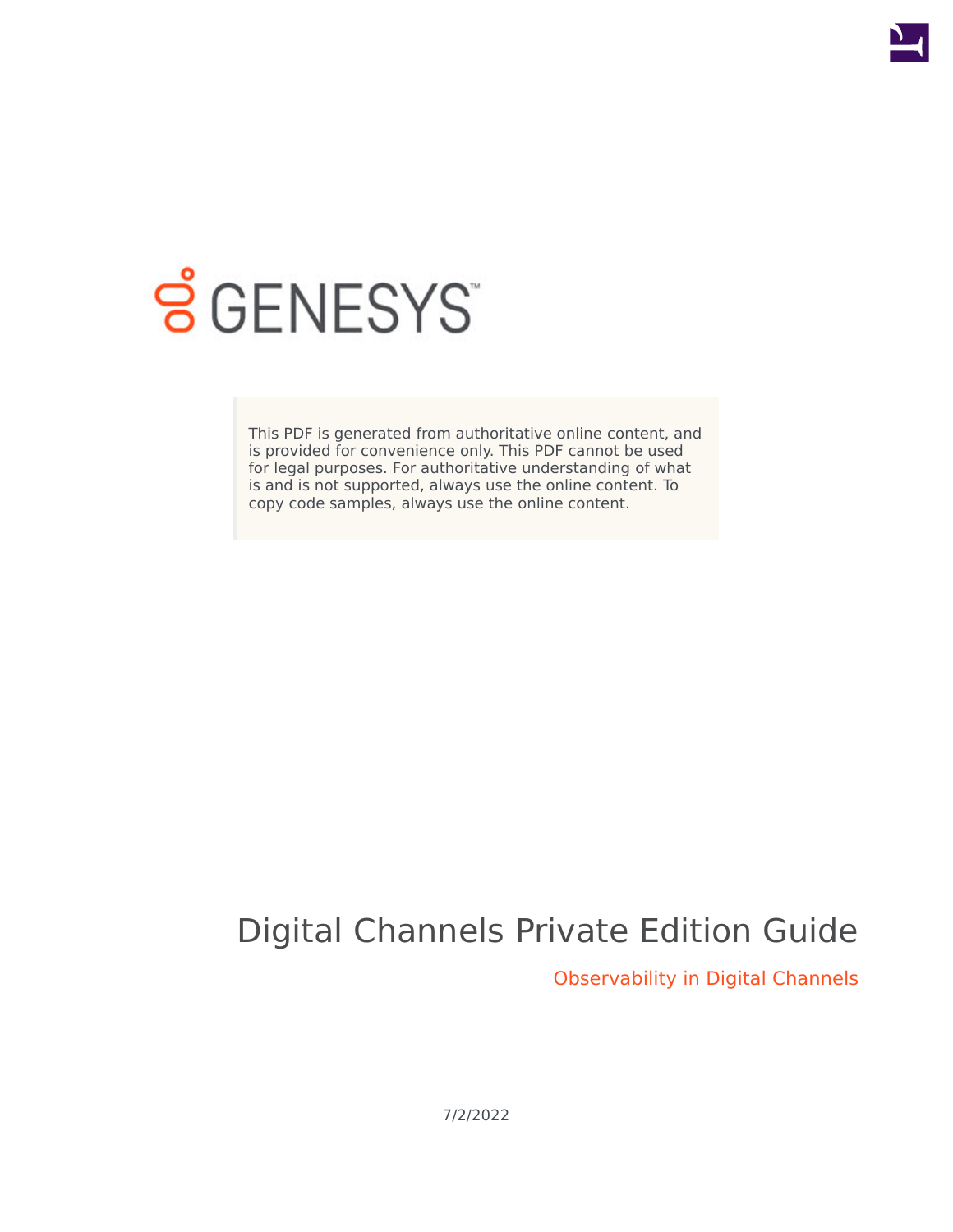# Contents

- 1 [Monitoring](#page-2-0)
	- 1.1 [Enable monitoring](#page-2-1)
	- 1.2 [Configure metrics](#page-3-0)
- 2 [Alerting](#page-3-1)
	- 2.1 [Configure alerts](#page-3-2)
- 3 [Logging](#page-3-3)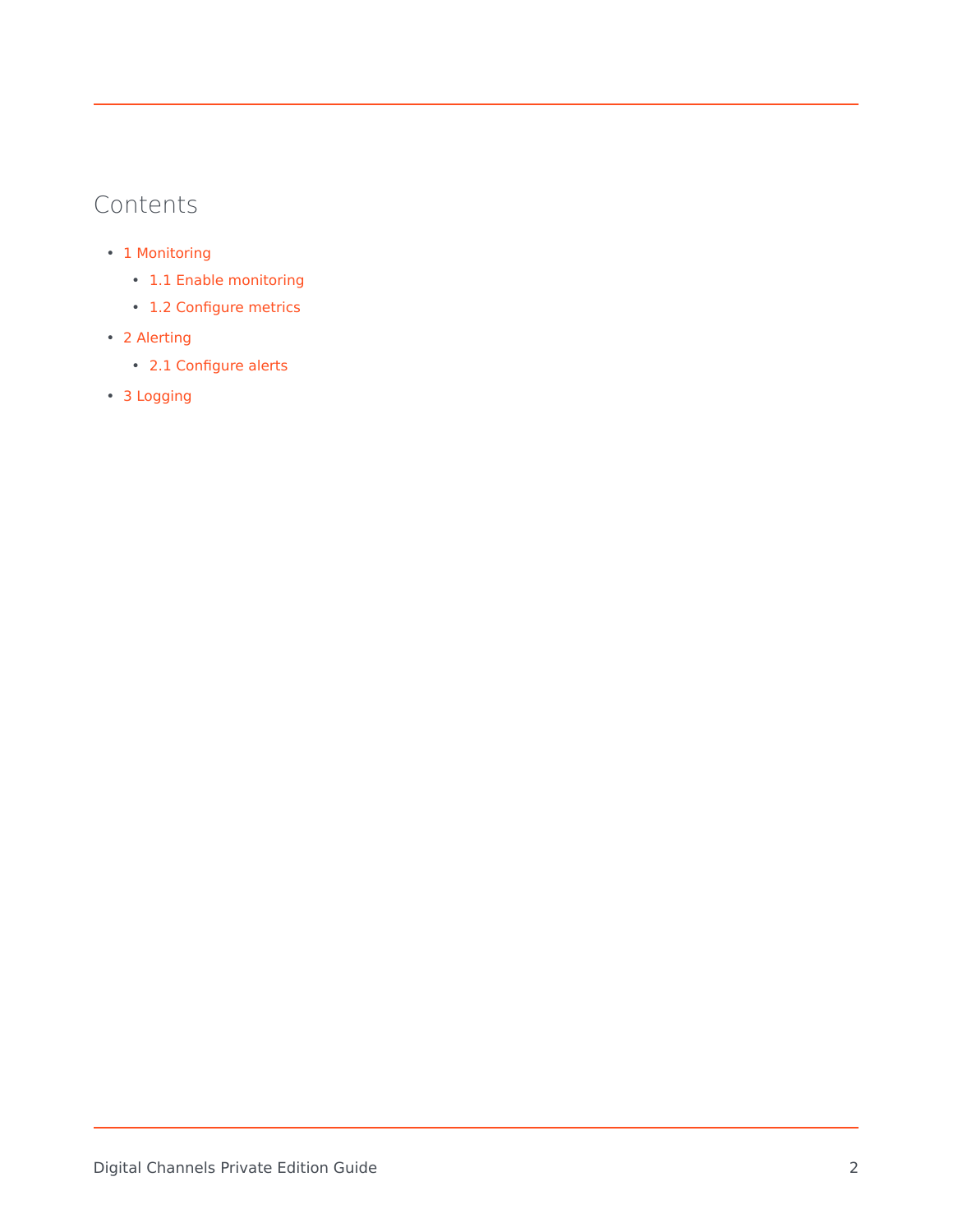Learn about the logs, metrics, and alerts you should monitor for Digital Channels.

#### **Related documentation:**

- •
- •
- •

# <span id="page-2-0"></span>Monitoring

Private edition services expose metrics that can be scraped by Prometheus, to support monitoring operations and alerting.

- As described on Monitoring overview and approach, you can use a tool like Grafana to create dashboards that query the Prometheus metrics to visualize operational status.
- As described on Customizing Alertmanager configuration, you can configure Alertmanager to send notifications to notification providers such as PagerDuty, to notify you when an alert is triggered because a metric has exceeded a defined threshold.

The services expose a number of Genesys-defined and third-party metrics. The metrics that are defined in third-party software used by private edition services are available for you to use as long as the third-party provider still supports them. For descriptions of available Digital Channels metrics, see:

• Digital Channels metrics

See also System metrics.

#### <span id="page-2-1"></span>Enable monitoring

Digital Channels uses ServiceMonitor custom resource definitions (CRDs) and it also supports custom annotations for pods. To enable monitoring for Digital Channels, set the **monitoring.enabled** Helm chart parameter to true. To set custom annotations, use the **podAnnotations** Helm chart parameter. See Override Helm chart values for more information about these parameters.

| <b>Service</b>   | <b>CRD or</b><br>annotations?                 | <b>Port</b> | Endpoint/<br><b>Selector</b>              | <b>Metrics update</b><br>interval |
|------------------|-----------------------------------------------|-------------|-------------------------------------------|-----------------------------------|
| Digital Channels | $Both -$<br>ServiceMonitor<br>and annotations | 4004        | nexus.nexus.svc.cluster.local/<br>metrics |                                   |